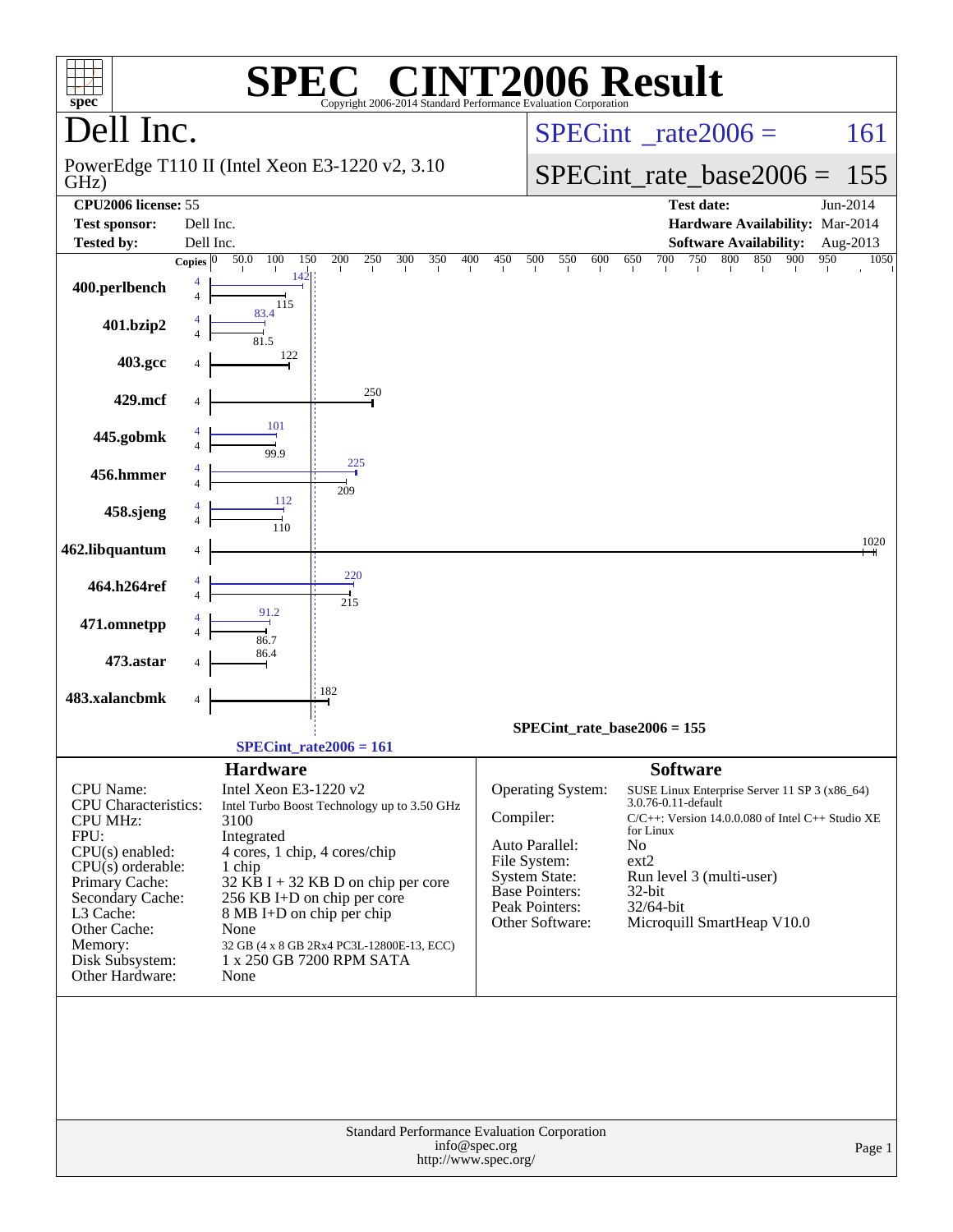

# **[SPEC CINT2006 Result](http://www.spec.org/auto/cpu2006/Docs/result-fields.html#SPECCINT2006Result)**

# Dell Inc.

GHz) PowerEdge T110 II (Intel Xeon E3-1220 v2, 3.10 SPECint rate $2006 = 161$ 

## [SPECint\\_rate\\_base2006 =](http://www.spec.org/auto/cpu2006/Docs/result-fields.html#SPECintratebase2006) 155

**[CPU2006 license:](http://www.spec.org/auto/cpu2006/Docs/result-fields.html#CPU2006license)** 55 **[Test date:](http://www.spec.org/auto/cpu2006/Docs/result-fields.html#Testdate)** Jun-2014 **[Test sponsor:](http://www.spec.org/auto/cpu2006/Docs/result-fields.html#Testsponsor)** Dell Inc. **[Hardware Availability:](http://www.spec.org/auto/cpu2006/Docs/result-fields.html#HardwareAvailability)** Mar-2014 **[Tested by:](http://www.spec.org/auto/cpu2006/Docs/result-fields.html#Testedby)** Dell Inc. **[Software Availability:](http://www.spec.org/auto/cpu2006/Docs/result-fields.html#SoftwareAvailability)** Aug-2013

#### **[Results Table](http://www.spec.org/auto/cpu2006/Docs/result-fields.html#ResultsTable)**

|                    | <b>Base</b>   |                |       |                                                                                                          |       |                |             | <b>Peak</b>    |                |              |                |              |                |              |
|--------------------|---------------|----------------|-------|----------------------------------------------------------------------------------------------------------|-------|----------------|-------------|----------------|----------------|--------------|----------------|--------------|----------------|--------------|
| <b>Benchmark</b>   | <b>Copies</b> | <b>Seconds</b> | Ratio | <b>Seconds</b>                                                                                           | Ratio | <b>Seconds</b> | Ratio       | <b>Copies</b>  | <b>Seconds</b> | <b>Ratio</b> | <b>Seconds</b> | <b>Ratio</b> | <b>Seconds</b> | <b>Ratio</b> |
| 400.perlbench      |               | 340            | 115   | 340                                                                                                      | 115   | 340            | 115         |                | 275            | 142          | 275            | 142          | 275            | 142          |
| 401.bzip2          |               | 473            | 81.5  | 473                                                                                                      | 81.6  | 477            | 80.9        | $\overline{4}$ | 463            | 83.4         | 461            | 83.8         | 464            | 83.2         |
| $403.\mathrm{gcc}$ |               | 265            | 122   | 265                                                                                                      | 122   | 266            | 121         | $\overline{4}$ | 265            | 122          | 265            | <u>122</u>   | 266            | 121          |
| $429$ .mcf         |               | 147            | 248   | 146                                                                                                      | 250   | 146            | 250         | $\overline{4}$ | 147            | 248          | 146            | 250          | 146            | 250          |
| $445$ .gobm $k$    |               | 420            | 99.8  | 418                                                                                                      | 100   | 420            | <u>99.9</u> | $\overline{4}$ | 414            | <b>101</b>   | 415            | 101          | 413            | 101          |
| 456.hmmer          |               | 179            | 209   | 178                                                                                                      | 209   | 178            | 209         | $\overline{4}$ | 165            | 226          | 167            | 223          | 166            | 225          |
| $458$ .sjeng       |               | 440            | 110   | 440                                                                                                      | 110   | 441            | 110         | $\overline{4}$ | 431            | 112          | 431            | 112          | 431            | <b>112</b>   |
| 462.libquantum     |               | 80.9           | 1020  | 82.6                                                                                                     | 1000  | 81.2           | 1020        | 4              | 80.9           | 1020         | 82.6           | 1000         | 81.2           | 1020         |
| 464.h264ref        |               | 413            | 215   | 412                                                                                                      | 215   | 413            | 214         | $\overline{4}$ | 402            | 220          | 402            | 220          | 402            | 220          |
| 471.omnetpp        |               | 288            | 86.7  | 288                                                                                                      | 86.7  | 296            | 84.6        | 4              | 274            | 91.3         | 274            | 91.2         | 275            | 90.8         |
| 473.astar          |               | 325            | 86.4  | 326                                                                                                      | 86.1  | 325            | 86.4        | $\overline{4}$ | 325            | 86.4         | 326            | 86.1         | 325            | 86.4         |
| 483.xalancbmk      |               | 152            | 182   | 152                                                                                                      | 182   | 152            | 182         | $\overline{4}$ | 152            | 182          | 152            | 182          | 152            | <u>182</u>   |
|                    |               |                |       | Results appear in the order in which they were run. Bold underlined text indicates a median measurement. |       |                |             |                |                |              |                |              |                |              |

#### **[Submit Notes](http://www.spec.org/auto/cpu2006/Docs/result-fields.html#SubmitNotes)**

 The numactl mechanism was used to bind copies to processors. The config file option 'submit' was used to generate numactl commands to bind each copy to a specific processor. For details, please see the config file.

#### **[Operating System Notes](http://www.spec.org/auto/cpu2006/Docs/result-fields.html#OperatingSystemNotes)**

Stack size set to unlimited using "ulimit -s unlimited"

#### **[Platform Notes](http://www.spec.org/auto/cpu2006/Docs/result-fields.html#PlatformNotes)**

Standard Performance Evaluation Corporation [info@spec.org](mailto:info@spec.org) Virtualization Technology disabled Execute Disable disabled Logical Processor enabled System Profile set to Performance Sysinfo program /root/cpu2006-1.2/config/sysinfo.rev6818 \$Rev: 6818 \$ \$Date:: 2012-07-17 #\$ e86d102572650a6e4d596a3cee98f191 running on linux Tue Jun 3 12:28:30 2014 This section contains SUT (System Under Test) info as seen by some common utilities. To remove or add to this section, see: <http://www.spec.org/cpu2006/Docs/config.html#sysinfo> From /proc/cpuinfo model name : Intel(R) Xeon(R) CPU E3-1220 V2 @ 3.10GHz 1 "physical id"s (chips) 4 "processors" cores, siblings (Caution: counting these is hw and system dependent. The Continued on next page

<http://www.spec.org/>

Page 2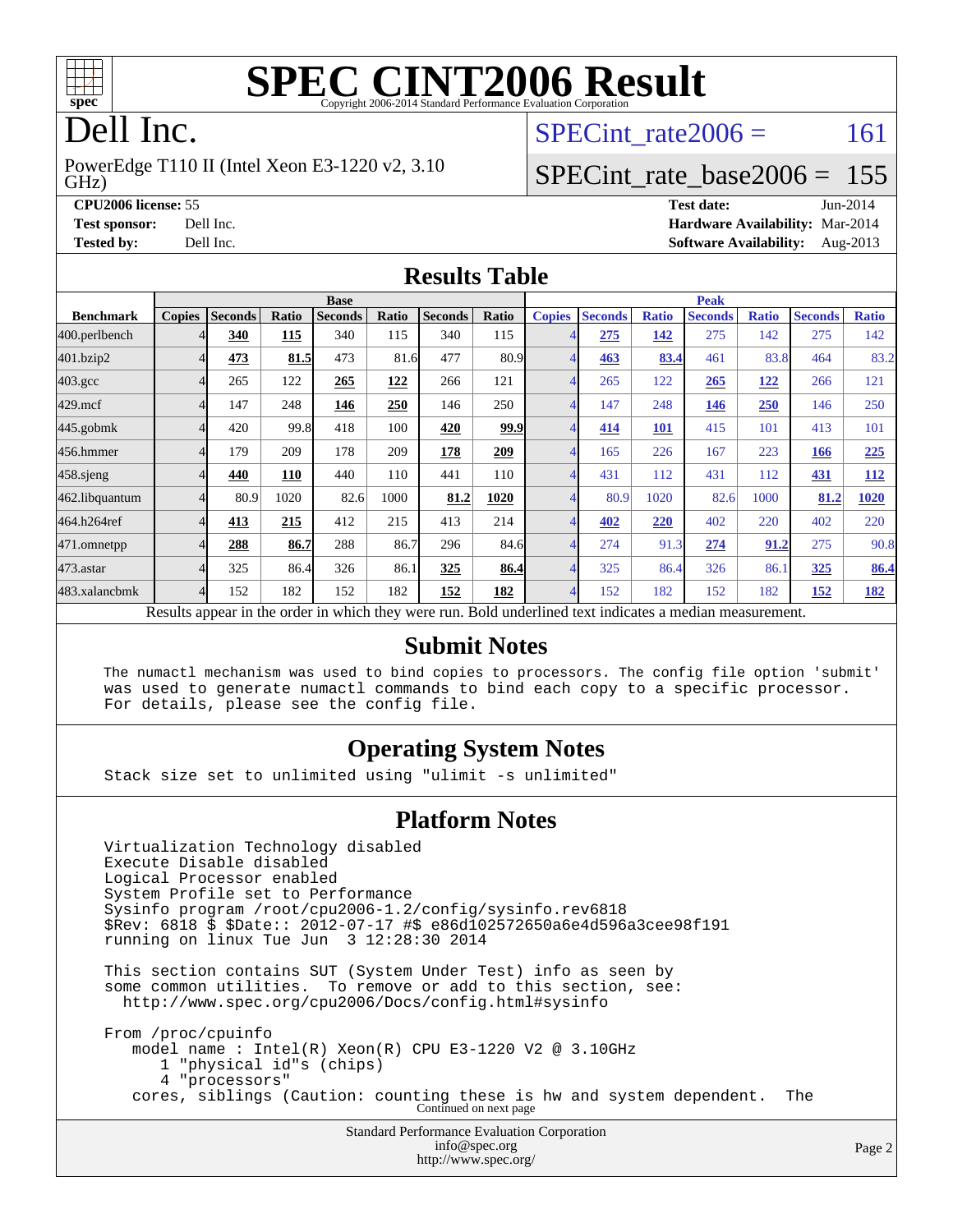

#### **[SPEC CINT2006 Result](http://www.spec.org/auto/cpu2006/Docs/result-fields.html#SPECCINT2006Result)** Copyright 2006-2014 Standard Performance Evaluation C

## Dell Inc.

GHz) PowerEdge T110 II (Intel Xeon E3-1220 v2, 3.10 SPECint rate $2006 = 161$ 

[SPECint\\_rate\\_base2006 =](http://www.spec.org/auto/cpu2006/Docs/result-fields.html#SPECintratebase2006) 155

**[CPU2006 license:](http://www.spec.org/auto/cpu2006/Docs/result-fields.html#CPU2006license)** 55 **[Test date:](http://www.spec.org/auto/cpu2006/Docs/result-fields.html#Testdate)** Jun-2014 **[Test sponsor:](http://www.spec.org/auto/cpu2006/Docs/result-fields.html#Testsponsor)** Dell Inc. **[Hardware Availability:](http://www.spec.org/auto/cpu2006/Docs/result-fields.html#HardwareAvailability)** Mar-2014 **[Tested by:](http://www.spec.org/auto/cpu2006/Docs/result-fields.html#Testedby)** Dell Inc. **[Software Availability:](http://www.spec.org/auto/cpu2006/Docs/result-fields.html#SoftwareAvailability)** Aug-2013

Page 3

#### **[Platform Notes \(Continued\)](http://www.spec.org/auto/cpu2006/Docs/result-fields.html#PlatformNotes)**

 following excerpts from /proc/cpuinfo might not be reliable. Use with caution.) cpu cores : 4 siblings : 4 physical 0: cores 0 1 2 3 cache size : 8192 KB From /proc/meminfo MemTotal: 32984912 kB HugePages\_Total: 0<br>Hugepagesize: 2048 kB Hugepagesize: /usr/bin/lsb\_release -d SUSE Linux Enterprise Server 11 (x86\_64) From /etc/\*release\* /etc/\*version\* SuSE-release: SUSE Linux Enterprise Server 11 (x86\_64) VERSION = 11 PATCHLEVEL = 3 uname -a: Linux linux 3.0.76-0.11-default #1 SMP Fri Jun 14 08:21:43 UTC 2013 (ccab990) x86\_64 x86\_64 x86\_64 GNU/Linux run-level 3 Jun 3 12:01 last=S SPEC is set to: /root/cpu2006-1.2<br>Filesystem Type Size Use Filesystem Type Size Used Avail Use% Mounted on /dev/sda2 ext2 222G 7.7G 213G 4% / Additional information from dmidecode: BIOS Dell Inc. 2.7.0 11/15/2013 Memory: 4x 80AD000080AD HMT41GU7AFR8A-PB 8 GB 1600 MHz (End of data from sysinfo program)

#### **[General Notes](http://www.spec.org/auto/cpu2006/Docs/result-fields.html#GeneralNotes)**

Standard Performance Evaluation Corporation [info@spec.org](mailto:info@spec.org) Environment variables set by runspec before the start of the run: LD\_LIBRARY\_PATH = "/root/cpu2006-1.2/libs/32:/root/cpu2006-1.2/libs/64:/root/cpu2006-1.2/sh" Binaries compiled on a system with 1x Core i7-860 CPU + 8GB memory using RedHat EL 6.4 Transparent Huge Pages enabled with: echo always > /sys/kernel/mm/transparent\_hugepage/enabled Filesystem page cache cleared with: echo 1> /proc/sys/vm/drop\_caches runspec command invoked through numactl i.e.: numactl --interleave=all runspec <etc>

<http://www.spec.org/>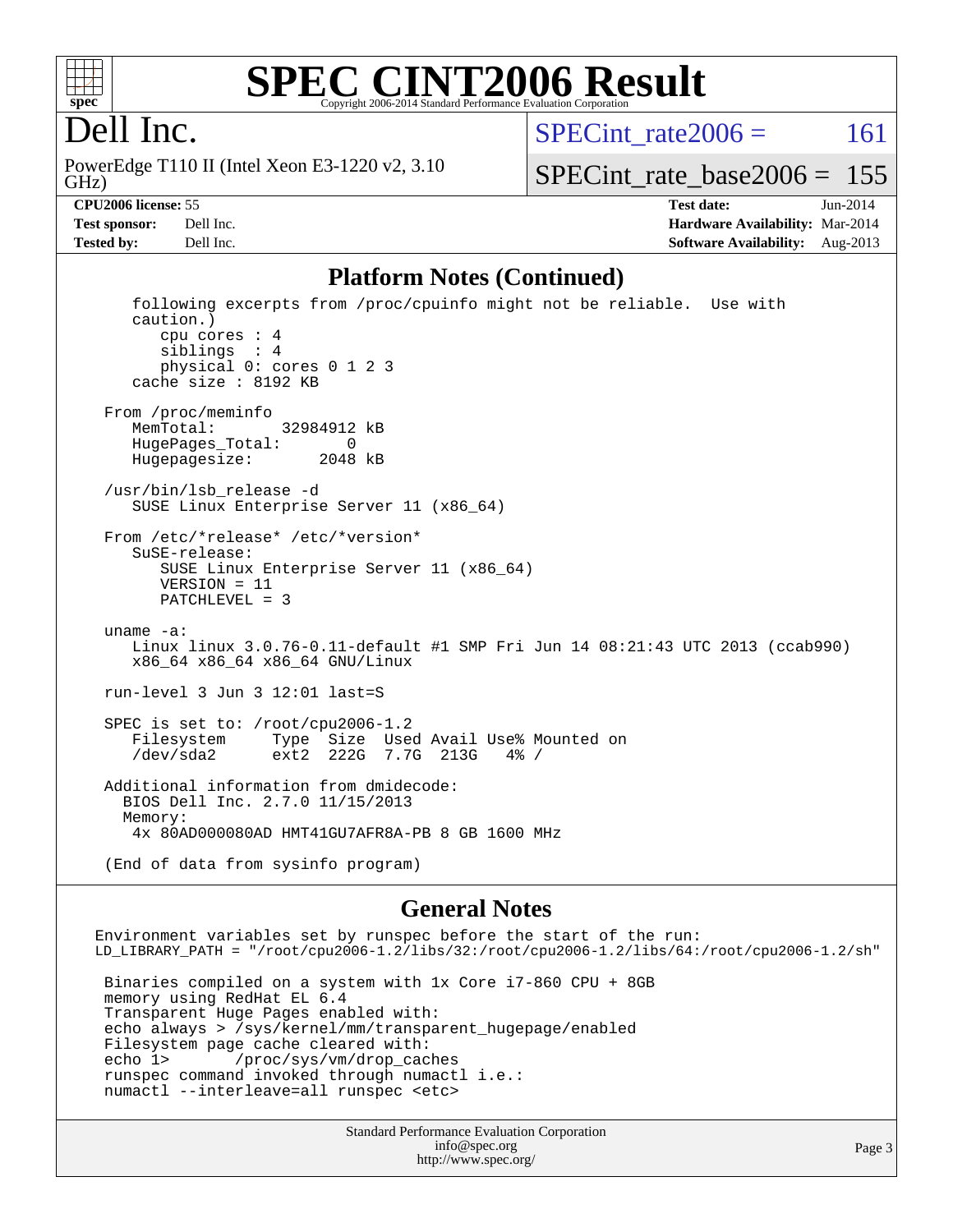

# **[SPEC CINT2006 Result](http://www.spec.org/auto/cpu2006/Docs/result-fields.html#SPECCINT2006Result)**

# Dell Inc.

GHz) PowerEdge T110 II (Intel Xeon E3-1220 v2, 3.10

SPECint rate $2006 = 161$ 

[SPECint\\_rate\\_base2006 =](http://www.spec.org/auto/cpu2006/Docs/result-fields.html#SPECintratebase2006) 155

**[CPU2006 license:](http://www.spec.org/auto/cpu2006/Docs/result-fields.html#CPU2006license)** 55 **[Test date:](http://www.spec.org/auto/cpu2006/Docs/result-fields.html#Testdate)** Jun-2014 **[Test sponsor:](http://www.spec.org/auto/cpu2006/Docs/result-fields.html#Testsponsor)** Dell Inc. **[Hardware Availability:](http://www.spec.org/auto/cpu2006/Docs/result-fields.html#HardwareAvailability)** Mar-2014 **[Tested by:](http://www.spec.org/auto/cpu2006/Docs/result-fields.html#Testedby)** Dell Inc. **[Software Availability:](http://www.spec.org/auto/cpu2006/Docs/result-fields.html#SoftwareAvailability)** Aug-2013

#### **[Base Compiler Invocation](http://www.spec.org/auto/cpu2006/Docs/result-fields.html#BaseCompilerInvocation)**

[C benchmarks](http://www.spec.org/auto/cpu2006/Docs/result-fields.html#Cbenchmarks): [icc -m32](http://www.spec.org/cpu2006/results/res2014q3/cpu2006-20140616-29920.flags.html#user_CCbase_intel_icc_5ff4a39e364c98233615fdd38438c6f2)

[C++ benchmarks:](http://www.spec.org/auto/cpu2006/Docs/result-fields.html#CXXbenchmarks) [icpc -m32](http://www.spec.org/cpu2006/results/res2014q3/cpu2006-20140616-29920.flags.html#user_CXXbase_intel_icpc_4e5a5ef1a53fd332b3c49e69c3330699)

#### **[Base Portability Flags](http://www.spec.org/auto/cpu2006/Docs/result-fields.html#BasePortabilityFlags)**

 400.perlbench: [-DSPEC\\_CPU\\_LINUX\\_IA32](http://www.spec.org/cpu2006/results/res2014q3/cpu2006-20140616-29920.flags.html#b400.perlbench_baseCPORTABILITY_DSPEC_CPU_LINUX_IA32) 462.libquantum: [-DSPEC\\_CPU\\_LINUX](http://www.spec.org/cpu2006/results/res2014q3/cpu2006-20140616-29920.flags.html#b462.libquantum_baseCPORTABILITY_DSPEC_CPU_LINUX) 483.xalancbmk: [-DSPEC\\_CPU\\_LINUX](http://www.spec.org/cpu2006/results/res2014q3/cpu2006-20140616-29920.flags.html#b483.xalancbmk_baseCXXPORTABILITY_DSPEC_CPU_LINUX)

#### **[Base Optimization Flags](http://www.spec.org/auto/cpu2006/Docs/result-fields.html#BaseOptimizationFlags)**

[C benchmarks](http://www.spec.org/auto/cpu2006/Docs/result-fields.html#Cbenchmarks):

[-xSSE4.2](http://www.spec.org/cpu2006/results/res2014q3/cpu2006-20140616-29920.flags.html#user_CCbase_f-xSSE42_f91528193cf0b216347adb8b939d4107) [-ipo](http://www.spec.org/cpu2006/results/res2014q3/cpu2006-20140616-29920.flags.html#user_CCbase_f-ipo) [-O3](http://www.spec.org/cpu2006/results/res2014q3/cpu2006-20140616-29920.flags.html#user_CCbase_f-O3) [-no-prec-div](http://www.spec.org/cpu2006/results/res2014q3/cpu2006-20140616-29920.flags.html#user_CCbase_f-no-prec-div) [-opt-prefetch](http://www.spec.org/cpu2006/results/res2014q3/cpu2006-20140616-29920.flags.html#user_CCbase_f-opt-prefetch) [-opt-mem-layout-trans=3](http://www.spec.org/cpu2006/results/res2014q3/cpu2006-20140616-29920.flags.html#user_CCbase_f-opt-mem-layout-trans_a7b82ad4bd7abf52556d4961a2ae94d5)

[C++ benchmarks:](http://www.spec.org/auto/cpu2006/Docs/result-fields.html#CXXbenchmarks)

[-xSSE4.2](http://www.spec.org/cpu2006/results/res2014q3/cpu2006-20140616-29920.flags.html#user_CXXbase_f-xSSE42_f91528193cf0b216347adb8b939d4107) [-ipo](http://www.spec.org/cpu2006/results/res2014q3/cpu2006-20140616-29920.flags.html#user_CXXbase_f-ipo) [-O3](http://www.spec.org/cpu2006/results/res2014q3/cpu2006-20140616-29920.flags.html#user_CXXbase_f-O3) [-no-prec-div](http://www.spec.org/cpu2006/results/res2014q3/cpu2006-20140616-29920.flags.html#user_CXXbase_f-no-prec-div) [-opt-prefetch](http://www.spec.org/cpu2006/results/res2014q3/cpu2006-20140616-29920.flags.html#user_CXXbase_f-opt-prefetch) [-opt-mem-layout-trans=3](http://www.spec.org/cpu2006/results/res2014q3/cpu2006-20140616-29920.flags.html#user_CXXbase_f-opt-mem-layout-trans_a7b82ad4bd7abf52556d4961a2ae94d5) [-Wl,-z,muldefs](http://www.spec.org/cpu2006/results/res2014q3/cpu2006-20140616-29920.flags.html#user_CXXbase_link_force_multiple1_74079c344b956b9658436fd1b6dd3a8a) [-L/sh -lsmartheap](http://www.spec.org/cpu2006/results/res2014q3/cpu2006-20140616-29920.flags.html#user_CXXbase_SmartHeap_32f6c82aa1ed9c52345d30cf6e4a0499)

#### **[Base Other Flags](http://www.spec.org/auto/cpu2006/Docs/result-fields.html#BaseOtherFlags)**

[C benchmarks](http://www.spec.org/auto/cpu2006/Docs/result-fields.html#Cbenchmarks):

403.gcc: [-Dalloca=\\_alloca](http://www.spec.org/cpu2006/results/res2014q3/cpu2006-20140616-29920.flags.html#b403.gcc_baseEXTRA_CFLAGS_Dalloca_be3056838c12de2578596ca5467af7f3)

## **[Peak Compiler Invocation](http://www.spec.org/auto/cpu2006/Docs/result-fields.html#PeakCompilerInvocation)**

[C benchmarks \(except as noted below\)](http://www.spec.org/auto/cpu2006/Docs/result-fields.html#Cbenchmarksexceptasnotedbelow): [icc -m32](http://www.spec.org/cpu2006/results/res2014q3/cpu2006-20140616-29920.flags.html#user_CCpeak_intel_icc_5ff4a39e364c98233615fdd38438c6f2) 400.perlbench: [icc -m64](http://www.spec.org/cpu2006/results/res2014q3/cpu2006-20140616-29920.flags.html#user_peakCCLD400_perlbench_intel_icc_64bit_bda6cc9af1fdbb0edc3795bac97ada53) 401.bzip2: [icc -m64](http://www.spec.org/cpu2006/results/res2014q3/cpu2006-20140616-29920.flags.html#user_peakCCLD401_bzip2_intel_icc_64bit_bda6cc9af1fdbb0edc3795bac97ada53)

456.hmmer: [icc -m64](http://www.spec.org/cpu2006/results/res2014q3/cpu2006-20140616-29920.flags.html#user_peakCCLD456_hmmer_intel_icc_64bit_bda6cc9af1fdbb0edc3795bac97ada53)

458.sjeng: [icc -m64](http://www.spec.org/cpu2006/results/res2014q3/cpu2006-20140616-29920.flags.html#user_peakCCLD458_sjeng_intel_icc_64bit_bda6cc9af1fdbb0edc3795bac97ada53)

```
C++ benchmarks: 
icpc -m32
```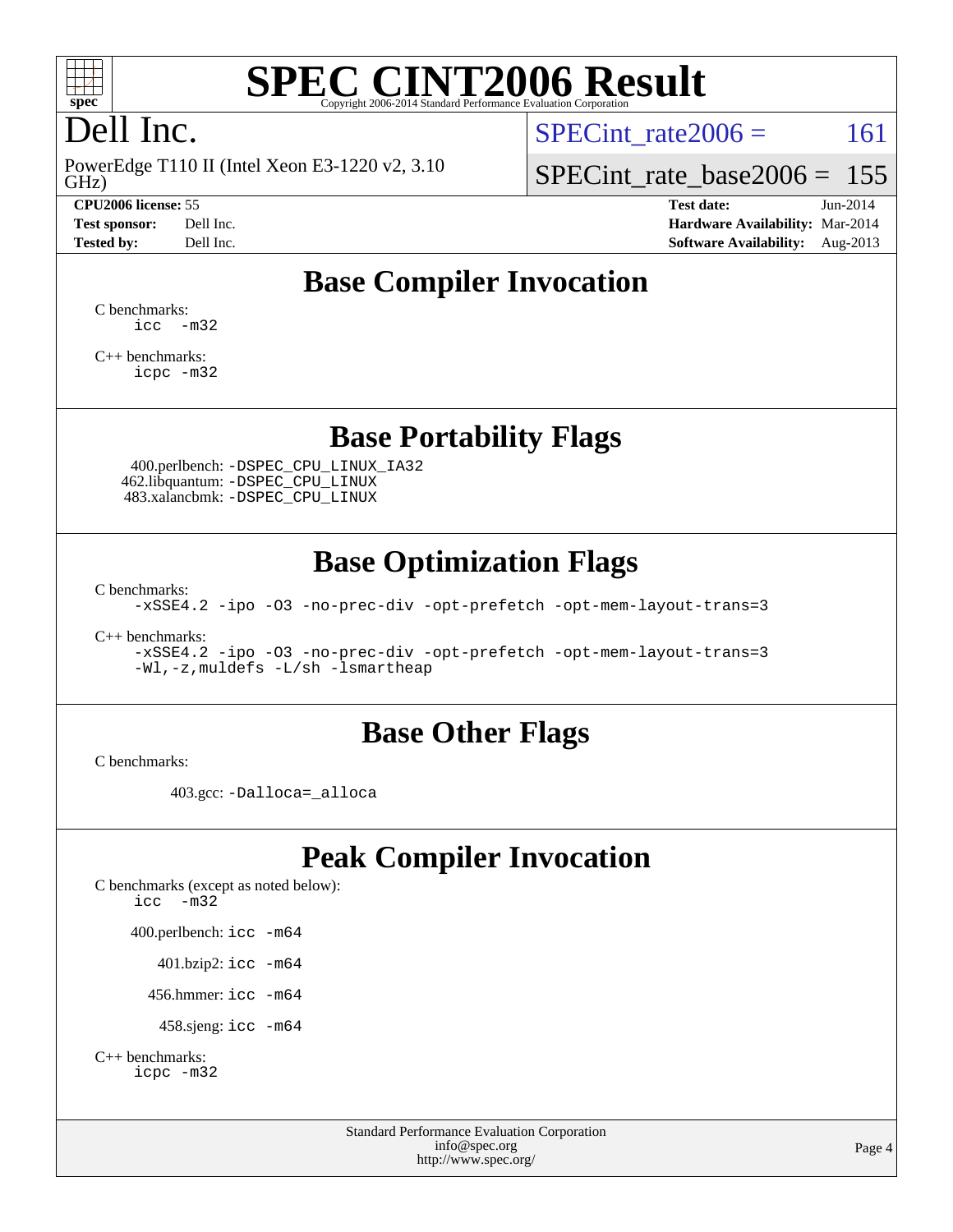

#### **[SPEC CINT2006 Result](http://www.spec.org/auto/cpu2006/Docs/result-fields.html#SPECCINT2006Result)** Copyright 2006-2014 Standard Performance Evaluation C

# Dell Inc.

GHz) PowerEdge T110 II (Intel Xeon E3-1220 v2, 3.10 SPECint rate $2006 = 161$ 

SPECint rate base  $2006 = 155$ 

**[CPU2006 license:](http://www.spec.org/auto/cpu2006/Docs/result-fields.html#CPU2006license)** 55 **[Test date:](http://www.spec.org/auto/cpu2006/Docs/result-fields.html#Testdate)** Jun-2014 **[Test sponsor:](http://www.spec.org/auto/cpu2006/Docs/result-fields.html#Testsponsor)** Dell Inc. **[Hardware Availability:](http://www.spec.org/auto/cpu2006/Docs/result-fields.html#HardwareAvailability)** Mar-2014 **[Tested by:](http://www.spec.org/auto/cpu2006/Docs/result-fields.html#Testedby)** Dell Inc. **[Software Availability:](http://www.spec.org/auto/cpu2006/Docs/result-fields.html#SoftwareAvailability)** Aug-2013

#### **[Peak Portability Flags](http://www.spec.org/auto/cpu2006/Docs/result-fields.html#PeakPortabilityFlags)**

 400.perlbench: [-DSPEC\\_CPU\\_LP64](http://www.spec.org/cpu2006/results/res2014q3/cpu2006-20140616-29920.flags.html#b400.perlbench_peakCPORTABILITY_DSPEC_CPU_LP64) [-DSPEC\\_CPU\\_LINUX\\_X64](http://www.spec.org/cpu2006/results/res2014q3/cpu2006-20140616-29920.flags.html#b400.perlbench_peakCPORTABILITY_DSPEC_CPU_LINUX_X64) 401.bzip2: [-DSPEC\\_CPU\\_LP64](http://www.spec.org/cpu2006/results/res2014q3/cpu2006-20140616-29920.flags.html#suite_peakCPORTABILITY401_bzip2_DSPEC_CPU_LP64) 456.hmmer: [-DSPEC\\_CPU\\_LP64](http://www.spec.org/cpu2006/results/res2014q3/cpu2006-20140616-29920.flags.html#suite_peakCPORTABILITY456_hmmer_DSPEC_CPU_LP64) 458.sjeng: [-DSPEC\\_CPU\\_LP64](http://www.spec.org/cpu2006/results/res2014q3/cpu2006-20140616-29920.flags.html#suite_peakCPORTABILITY458_sjeng_DSPEC_CPU_LP64) 462.libquantum: [-DSPEC\\_CPU\\_LINUX](http://www.spec.org/cpu2006/results/res2014q3/cpu2006-20140616-29920.flags.html#b462.libquantum_peakCPORTABILITY_DSPEC_CPU_LINUX) 483.xalancbmk: [-DSPEC\\_CPU\\_LINUX](http://www.spec.org/cpu2006/results/res2014q3/cpu2006-20140616-29920.flags.html#b483.xalancbmk_peakCXXPORTABILITY_DSPEC_CPU_LINUX)

# **[Peak Optimization Flags](http://www.spec.org/auto/cpu2006/Docs/result-fields.html#PeakOptimizationFlags)**

[C benchmarks](http://www.spec.org/auto/cpu2006/Docs/result-fields.html#Cbenchmarks):

 400.perlbench: [-xSSE4.2](http://www.spec.org/cpu2006/results/res2014q3/cpu2006-20140616-29920.flags.html#user_peakPASS2_CFLAGSPASS2_LDCFLAGS400_perlbench_f-xSSE42_f91528193cf0b216347adb8b939d4107)(pass 2) [-prof-gen](http://www.spec.org/cpu2006/results/res2014q3/cpu2006-20140616-29920.flags.html#user_peakPASS1_CFLAGSPASS1_LDCFLAGS400_perlbench_prof_gen_e43856698f6ca7b7e442dfd80e94a8fc)(pass 1) [-ipo](http://www.spec.org/cpu2006/results/res2014q3/cpu2006-20140616-29920.flags.html#user_peakPASS2_CFLAGSPASS2_LDCFLAGS400_perlbench_f-ipo)(pass 2) [-O3](http://www.spec.org/cpu2006/results/res2014q3/cpu2006-20140616-29920.flags.html#user_peakPASS2_CFLAGSPASS2_LDCFLAGS400_perlbench_f-O3)(pass 2) [-no-prec-div](http://www.spec.org/cpu2006/results/res2014q3/cpu2006-20140616-29920.flags.html#user_peakPASS2_CFLAGSPASS2_LDCFLAGS400_perlbench_f-no-prec-div)(pass 2) [-prof-use](http://www.spec.org/cpu2006/results/res2014q3/cpu2006-20140616-29920.flags.html#user_peakPASS2_CFLAGSPASS2_LDCFLAGS400_perlbench_prof_use_bccf7792157ff70d64e32fe3e1250b55)(pass 2) [-auto-ilp32](http://www.spec.org/cpu2006/results/res2014q3/cpu2006-20140616-29920.flags.html#user_peakCOPTIMIZE400_perlbench_f-auto-ilp32)  $401.bzip2: -xSSE4.2(pass 2) -prof-qen(pass 1) -ipo(pass 2)$  $401.bzip2: -xSSE4.2(pass 2) -prof-qen(pass 1) -ipo(pass 2)$  $401.bzip2: -xSSE4.2(pass 2) -prof-qen(pass 1) -ipo(pass 2)$  $401.bzip2: -xSSE4.2(pass 2) -prof-qen(pass 1) -ipo(pass 2)$  $401.bzip2: -xSSE4.2(pass 2) -prof-qen(pass 1) -ipo(pass 2)$ [-O3](http://www.spec.org/cpu2006/results/res2014q3/cpu2006-20140616-29920.flags.html#user_peakPASS2_CFLAGSPASS2_LDCFLAGS401_bzip2_f-O3)(pass 2) [-no-prec-div](http://www.spec.org/cpu2006/results/res2014q3/cpu2006-20140616-29920.flags.html#user_peakPASS2_CFLAGSPASS2_LDCFLAGS401_bzip2_f-no-prec-div)(pass 2) [-prof-use](http://www.spec.org/cpu2006/results/res2014q3/cpu2006-20140616-29920.flags.html#user_peakPASS2_CFLAGSPASS2_LDCFLAGS401_bzip2_prof_use_bccf7792157ff70d64e32fe3e1250b55)(pass 2) [-opt-prefetch](http://www.spec.org/cpu2006/results/res2014q3/cpu2006-20140616-29920.flags.html#user_peakCOPTIMIZE401_bzip2_f-opt-prefetch) [-auto-ilp32](http://www.spec.org/cpu2006/results/res2014q3/cpu2006-20140616-29920.flags.html#user_peakCOPTIMIZE401_bzip2_f-auto-ilp32) [-ansi-alias](http://www.spec.org/cpu2006/results/res2014q3/cpu2006-20140616-29920.flags.html#user_peakCOPTIMIZE401_bzip2_f-ansi-alias)  $403.\text{sec: basepeak}$  = yes 429.mcf: basepeak = yes 445.gobmk: [-xSSE4.2](http://www.spec.org/cpu2006/results/res2014q3/cpu2006-20140616-29920.flags.html#user_peakPASS2_CFLAGSPASS2_LDCFLAGS445_gobmk_f-xSSE42_f91528193cf0b216347adb8b939d4107)(pass 2) [-prof-gen](http://www.spec.org/cpu2006/results/res2014q3/cpu2006-20140616-29920.flags.html#user_peakPASS1_CFLAGSPASS1_LDCFLAGS445_gobmk_prof_gen_e43856698f6ca7b7e442dfd80e94a8fc)(pass 1) [-prof-use](http://www.spec.org/cpu2006/results/res2014q3/cpu2006-20140616-29920.flags.html#user_peakPASS2_CFLAGSPASS2_LDCFLAGS445_gobmk_prof_use_bccf7792157ff70d64e32fe3e1250b55)(pass 2) [-ansi-alias](http://www.spec.org/cpu2006/results/res2014q3/cpu2006-20140616-29920.flags.html#user_peakCOPTIMIZE445_gobmk_f-ansi-alias) [-opt-mem-layout-trans=3](http://www.spec.org/cpu2006/results/res2014q3/cpu2006-20140616-29920.flags.html#user_peakCOPTIMIZE445_gobmk_f-opt-mem-layout-trans_a7b82ad4bd7abf52556d4961a2ae94d5) 456.hmmer: [-xSSE4.2](http://www.spec.org/cpu2006/results/res2014q3/cpu2006-20140616-29920.flags.html#user_peakCOPTIMIZE456_hmmer_f-xSSE42_f91528193cf0b216347adb8b939d4107) [-ipo](http://www.spec.org/cpu2006/results/res2014q3/cpu2006-20140616-29920.flags.html#user_peakCOPTIMIZE456_hmmer_f-ipo) [-O3](http://www.spec.org/cpu2006/results/res2014q3/cpu2006-20140616-29920.flags.html#user_peakCOPTIMIZE456_hmmer_f-O3) [-no-prec-div](http://www.spec.org/cpu2006/results/res2014q3/cpu2006-20140616-29920.flags.html#user_peakCOPTIMIZE456_hmmer_f-no-prec-div) [-unroll2](http://www.spec.org/cpu2006/results/res2014q3/cpu2006-20140616-29920.flags.html#user_peakCOPTIMIZE456_hmmer_f-unroll_784dae83bebfb236979b41d2422d7ec2) [-auto-ilp32](http://www.spec.org/cpu2006/results/res2014q3/cpu2006-20140616-29920.flags.html#user_peakCOPTIMIZE456_hmmer_f-auto-ilp32) 458.sjeng: [-xSSE4.2](http://www.spec.org/cpu2006/results/res2014q3/cpu2006-20140616-29920.flags.html#user_peakPASS2_CFLAGSPASS2_LDCFLAGS458_sjeng_f-xSSE42_f91528193cf0b216347adb8b939d4107)(pass 2) [-prof-gen](http://www.spec.org/cpu2006/results/res2014q3/cpu2006-20140616-29920.flags.html#user_peakPASS1_CFLAGSPASS1_LDCFLAGS458_sjeng_prof_gen_e43856698f6ca7b7e442dfd80e94a8fc)(pass 1) [-ipo](http://www.spec.org/cpu2006/results/res2014q3/cpu2006-20140616-29920.flags.html#user_peakPASS2_CFLAGSPASS2_LDCFLAGS458_sjeng_f-ipo)(pass 2) [-O3](http://www.spec.org/cpu2006/results/res2014q3/cpu2006-20140616-29920.flags.html#user_peakPASS2_CFLAGSPASS2_LDCFLAGS458_sjeng_f-O3)(pass 2) [-no-prec-div](http://www.spec.org/cpu2006/results/res2014q3/cpu2006-20140616-29920.flags.html#user_peakPASS2_CFLAGSPASS2_LDCFLAGS458_sjeng_f-no-prec-div)(pass 2) [-prof-use](http://www.spec.org/cpu2006/results/res2014q3/cpu2006-20140616-29920.flags.html#user_peakPASS2_CFLAGSPASS2_LDCFLAGS458_sjeng_prof_use_bccf7792157ff70d64e32fe3e1250b55)(pass 2) [-unroll4](http://www.spec.org/cpu2006/results/res2014q3/cpu2006-20140616-29920.flags.html#user_peakCOPTIMIZE458_sjeng_f-unroll_4e5e4ed65b7fd20bdcd365bec371b81f) [-auto-ilp32](http://www.spec.org/cpu2006/results/res2014q3/cpu2006-20140616-29920.flags.html#user_peakCOPTIMIZE458_sjeng_f-auto-ilp32)  $462$ .libquantum: basepeak = yes 464.h264ref: [-xSSE4.2](http://www.spec.org/cpu2006/results/res2014q3/cpu2006-20140616-29920.flags.html#user_peakPASS2_CFLAGSPASS2_LDCFLAGS464_h264ref_f-xSSE42_f91528193cf0b216347adb8b939d4107)(pass 2) [-prof-gen](http://www.spec.org/cpu2006/results/res2014q3/cpu2006-20140616-29920.flags.html#user_peakPASS1_CFLAGSPASS1_LDCFLAGS464_h264ref_prof_gen_e43856698f6ca7b7e442dfd80e94a8fc)(pass 1) [-ipo](http://www.spec.org/cpu2006/results/res2014q3/cpu2006-20140616-29920.flags.html#user_peakPASS2_CFLAGSPASS2_LDCFLAGS464_h264ref_f-ipo)(pass 2) [-O3](http://www.spec.org/cpu2006/results/res2014q3/cpu2006-20140616-29920.flags.html#user_peakPASS2_CFLAGSPASS2_LDCFLAGS464_h264ref_f-O3)(pass 2) [-no-prec-div](http://www.spec.org/cpu2006/results/res2014q3/cpu2006-20140616-29920.flags.html#user_peakPASS2_CFLAGSPASS2_LDCFLAGS464_h264ref_f-no-prec-div)(pass 2) [-prof-use](http://www.spec.org/cpu2006/results/res2014q3/cpu2006-20140616-29920.flags.html#user_peakPASS2_CFLAGSPASS2_LDCFLAGS464_h264ref_prof_use_bccf7792157ff70d64e32fe3e1250b55)(pass 2) [-unroll2](http://www.spec.org/cpu2006/results/res2014q3/cpu2006-20140616-29920.flags.html#user_peakCOPTIMIZE464_h264ref_f-unroll_784dae83bebfb236979b41d2422d7ec2) [-ansi-alias](http://www.spec.org/cpu2006/results/res2014q3/cpu2006-20140616-29920.flags.html#user_peakCOPTIMIZE464_h264ref_f-ansi-alias) [C++ benchmarks:](http://www.spec.org/auto/cpu2006/Docs/result-fields.html#CXXbenchmarks) 471.omnetpp: [-xSSE4.2](http://www.spec.org/cpu2006/results/res2014q3/cpu2006-20140616-29920.flags.html#user_peakPASS2_CXXFLAGSPASS2_LDCXXFLAGS471_omnetpp_f-xSSE42_f91528193cf0b216347adb8b939d4107)(pass 2) [-prof-gen](http://www.spec.org/cpu2006/results/res2014q3/cpu2006-20140616-29920.flags.html#user_peakPASS1_CXXFLAGSPASS1_LDCXXFLAGS471_omnetpp_prof_gen_e43856698f6ca7b7e442dfd80e94a8fc)(pass 1) [-ipo](http://www.spec.org/cpu2006/results/res2014q3/cpu2006-20140616-29920.flags.html#user_peakPASS2_CXXFLAGSPASS2_LDCXXFLAGS471_omnetpp_f-ipo)(pass 2) [-O3](http://www.spec.org/cpu2006/results/res2014q3/cpu2006-20140616-29920.flags.html#user_peakPASS2_CXXFLAGSPASS2_LDCXXFLAGS471_omnetpp_f-O3)(pass 2) [-no-prec-div](http://www.spec.org/cpu2006/results/res2014q3/cpu2006-20140616-29920.flags.html#user_peakPASS2_CXXFLAGSPASS2_LDCXXFLAGS471_omnetpp_f-no-prec-div)(pass 2) [-prof-use](http://www.spec.org/cpu2006/results/res2014q3/cpu2006-20140616-29920.flags.html#user_peakPASS2_CXXFLAGSPASS2_LDCXXFLAGS471_omnetpp_prof_use_bccf7792157ff70d64e32fe3e1250b55)(pass 2) [-ansi-alias](http://www.spec.org/cpu2006/results/res2014q3/cpu2006-20140616-29920.flags.html#user_peakCXXOPTIMIZE471_omnetpp_f-ansi-alias) [-opt-ra-region-strategy=block](http://www.spec.org/cpu2006/results/res2014q3/cpu2006-20140616-29920.flags.html#user_peakCXXOPTIMIZE471_omnetpp_f-opt-ra-region-strategy_a0a37c372d03933b2a18d4af463c1f69) [-Wl,-z,muldefs](http://www.spec.org/cpu2006/results/res2014q3/cpu2006-20140616-29920.flags.html#user_peakEXTRA_LDFLAGS471_omnetpp_link_force_multiple1_74079c344b956b9658436fd1b6dd3a8a) [-L/sh -lsmartheap](http://www.spec.org/cpu2006/results/res2014q3/cpu2006-20140616-29920.flags.html#user_peakEXTRA_LIBS471_omnetpp_SmartHeap_32f6c82aa1ed9c52345d30cf6e4a0499) 473.astar: basepeak = yes

Continued on next page

Standard Performance Evaluation Corporation [info@spec.org](mailto:info@spec.org) <http://www.spec.org/>